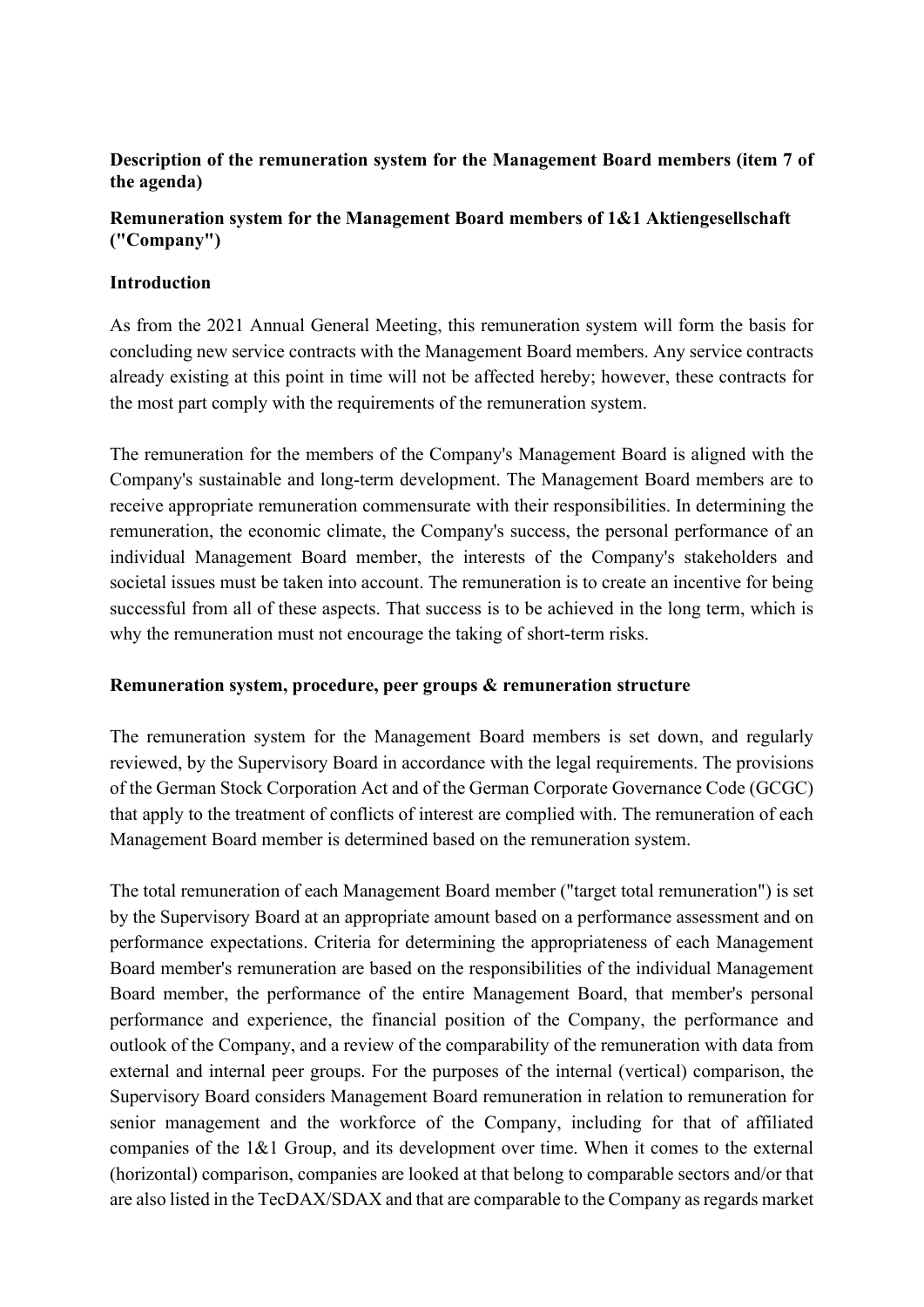position, revenues and employee headcount. In this regard, the Supervisory Board uses, among other things, findings of independent providers of remuneration studies, as well as the published annual reports and remuneration reports of peer companies, and also seeks the advice of experienced and independent remuneration consultants. The Supervisory Board also performs these comparisons when setting down the remuneration system as a whole.

The total remuneration of the Company's Management Board members consists of (i) a fixed, non-performance-based base salary, (ii) fringe benefits and (iii) a variable, performance-based element. The variable element itself consists of a short-term and a long-term component. To determine the specific amount of each remuneration component, the remuneration system provides for ranges and limits, within which the Supervisory Board operates in order to set the total remuneration in due consideration of the variable element.

| Overview of the remuneration structure        |                                                                                                                                                                                                                        |  |  |  |
|-----------------------------------------------|------------------------------------------------------------------------------------------------------------------------------------------------------------------------------------------------------------------------|--|--|--|
| Non-performance-based remuneration components |                                                                                                                                                                                                                        |  |  |  |
| Base remuneration                             | Fixed salary, paid on a monthly basis                                                                                                                                                                                  |  |  |  |
| Fringe benefits/other<br>benefits             | Insurance coverage (D&O, etc.);<br>company car; accommodation,<br>relocation, estate agent, journey home<br>and tax adviser costs up to a certain<br>amount; where applicable, special<br>allowances and signing bonus |  |  |  |
| Performance-based remuneration components     |                                                                                                                                                                                                                        |  |  |  |
| Short-term variable<br>remuneration           | STI: based on the achievement of<br>certain targets (revenues and earnings<br>figures; operating/strategic aspects;<br>personal performance; non-financial<br>performance criteria (ESG))                              |  |  |  |
| Long-term variable<br>remuneration            | Participation in the SAR Plan;<br>participation in the increase in value of<br>the Company's share; 5-year term to<br>maturity                                                                                         |  |  |  |

The total remuneration generally also constitutes compensation for services performed for, and positions held in corporate bodies of, the Company's affiliated and associated companies and companies in which the Company is involved.

Where such functions and offices have been assumed, any remuneration paid for these activities (e.g. attendance fees) is in principle credited against the total remuneration and – in due consideration of tax requirements – generally deducted from the short-term variable remuneration to be paid. As regards the remuneration for functions and offices in associated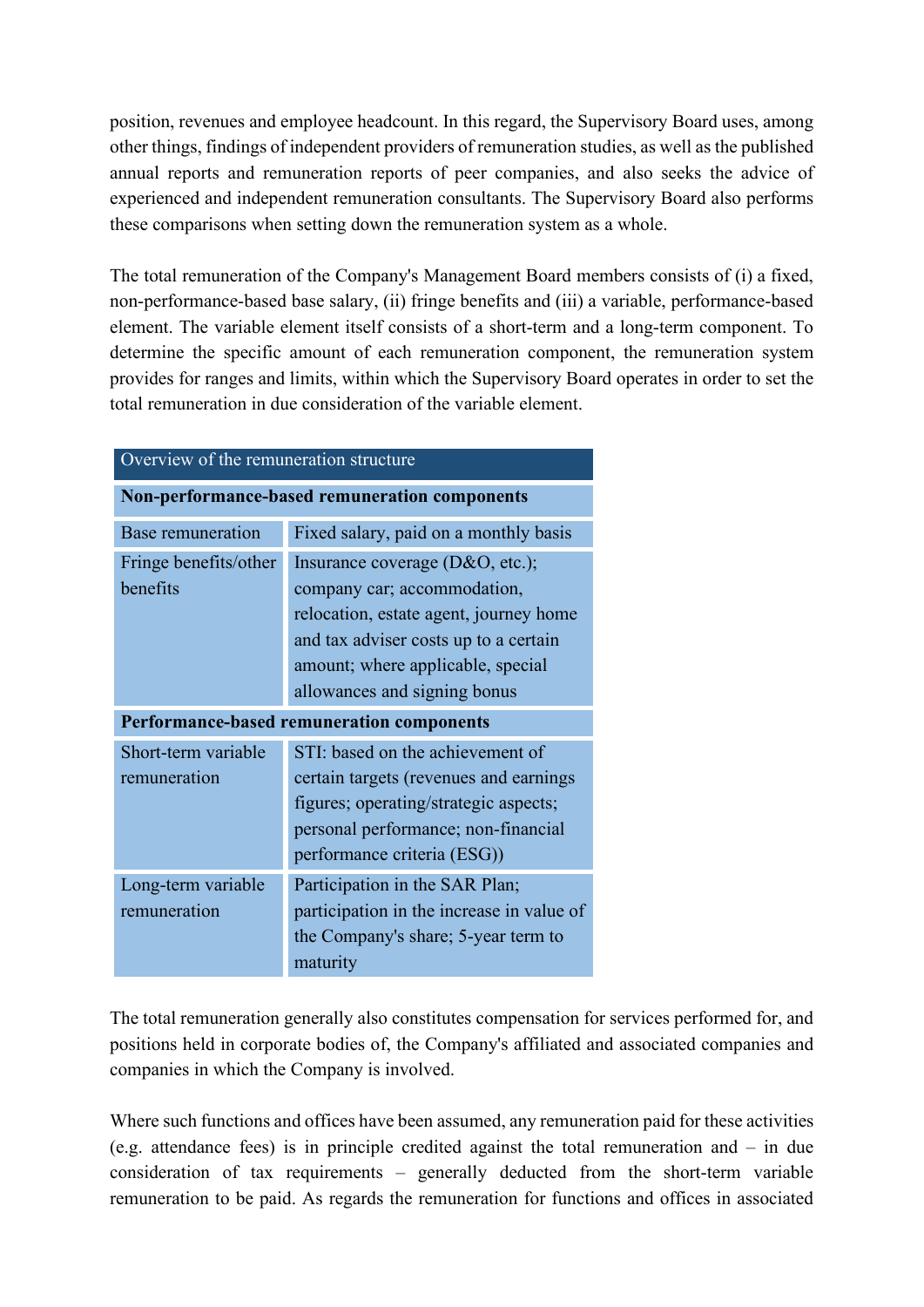companies and companies in which the Company is involved, the Supervisory Board may agree to something different with the relevant Management Board member.

### **Remuneration and corporate strategy/long-term development of the Company**

The remuneration of the members of the Company's Management Board promotes its corporate strategy in a number of different ways:

Within the framework of the short-term variable remuneration (see below for more information in this regard), targets are agreed with the Management Board members that, firstly, ensure economic success through the achievement of certain figures. Secondly, individual targets are agreed that may also entail specific strategic objectives. The inclusion of target criteria relating to environmental and social aspects is to also credit societal successes.

The long-term variable remuneration (see below for more information in this regard) ensures by means of its focus on the share price and with its multi-year term to maturity that an incentive is created for sustainable economic success. In addition, the interests of the Company and of its shareholders are linked to those of the Management Board in the long term. Each Management Board member thereby participates in the sustainable success of the Company, but must also shoulder together with the Company economically negative developments. This bonus/penalty system allows the Management Board members to engage in entrepreneurial activities having a long-term perspective in the best interests of the Company.

## **Non-performance-based remuneration components**

### **Fixed remuneration**

The fixed remuneration has the function of a guaranteed base remuneration and is paid monthly as a salary. The fixed remuneration is reviewed at regular intervals and adjusted as necessary. In each review, a comparison with internal and external peer groups is also made (see above).

## **Fringe benefits/other benefits**

As a standard rule,

- D&O and occupational accident insurance coverage (see below for more detail in this regard) and
- a company car with the option to use it for private purposes (alternatively, a car allowance or a BahnCard)

are offered as fringe benefits.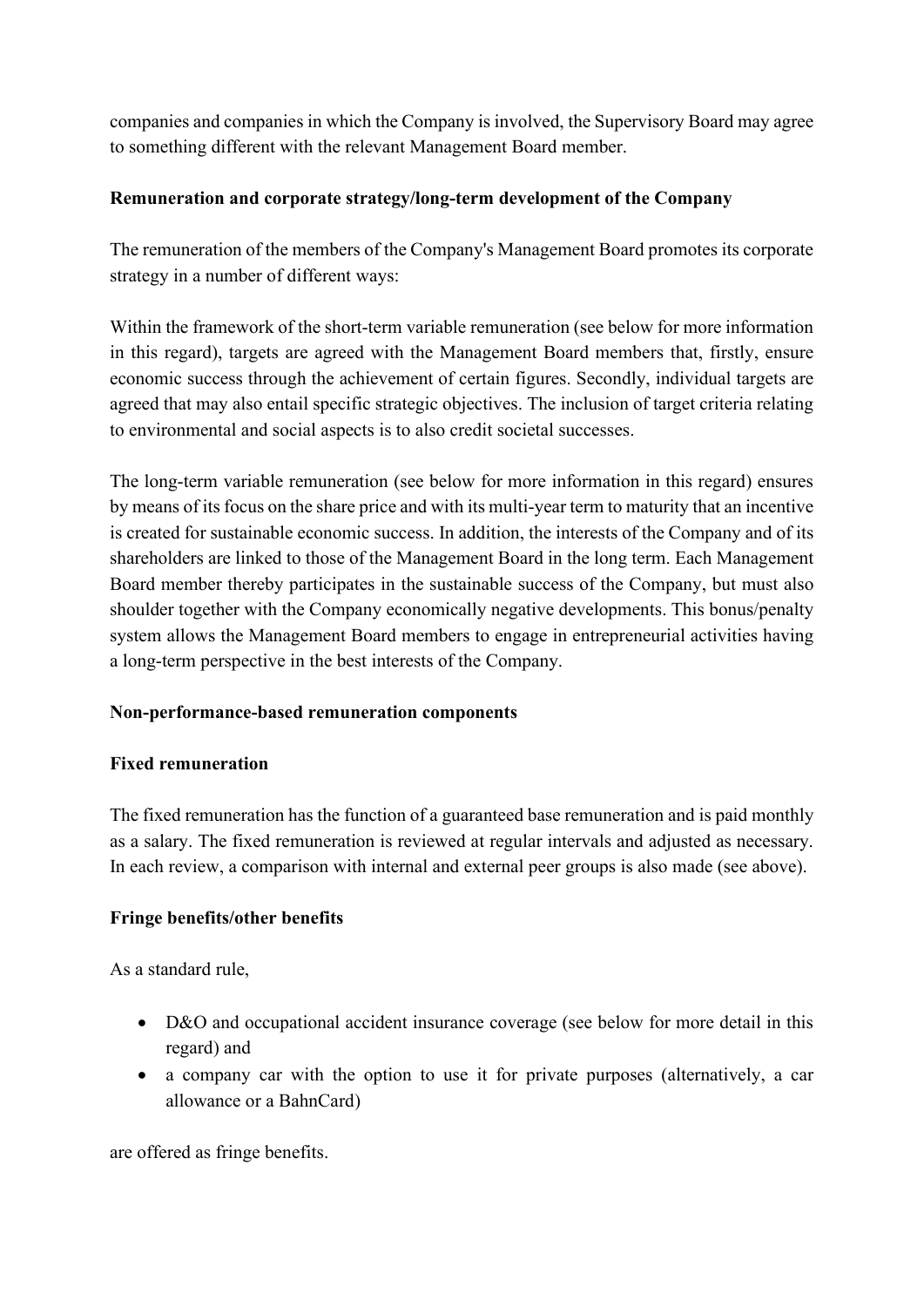In addition, as part of the onboarding of new Management Board members, the following fringe benefits may also be granted:

- assumption of reasonable relocation and/or estate agent costs;
- assumption of accommodation costs customary to the location (e.g. as an allowance for the maintenance of two households) for a reasonable period of time;
- payment of a market-based monthly allowance for family journeys home (outbound and return) for a reasonable period of time;
- assumption of tax adviser costs customary on the market due to the establishment of the service relationship;
- assumption of tax adviser costs customary on the market in special tax-related circumstances (e.g. matters with a foreign element) during the term of the service contract.

In addition, on the occasion of their move from another employment relationship, the Supervisory Board may grant a signing bonus to new Management Board members that serves to compensate lost remuneration from the previous employment. In any instance, the amount of the signing bonus is to be offset against any payment claims under the long-term variable remuneration scheme. If the Management Board member at his or her request leaves the Company before the signing bonus is entirely offset, the remaining amount of the signing bonus must be repaid to the Company by the Management Board member. In such cases, the Supervisory Board is allowed to agree on a provision with the Management Board member that gradually reduces the amount to be repaid over an extended period of time, in which case the period of time is to be less than 24 months after the assumption of the role for the Company only in justified exceptional cases.

Furthermore, in justified exceptional cases – e.g. if a Management Board member assumes departmental responsibilities in addition to his or her actual department responsibilities (e.g. due to the illness or absence of another Management Board member or the reallocation of departmental responsibilities) – reasonably increasing the fixed remuneration accordingly is also permitted.

Pension benefits are not granted.

### **Performance-based remuneration components**

### **Short-term variable remuneration (short-term incentive ("STI"))**

In addition to base remuneration, each Management Board member receives an STI, the reference period of which is a fiscal year of the Company. For an STI, a target award is offered that will be earned if the average target achievement is 100%. The targets are set in each case by the Supervisory Board at the beginning of a fiscal year. The following is an overview of possible targets: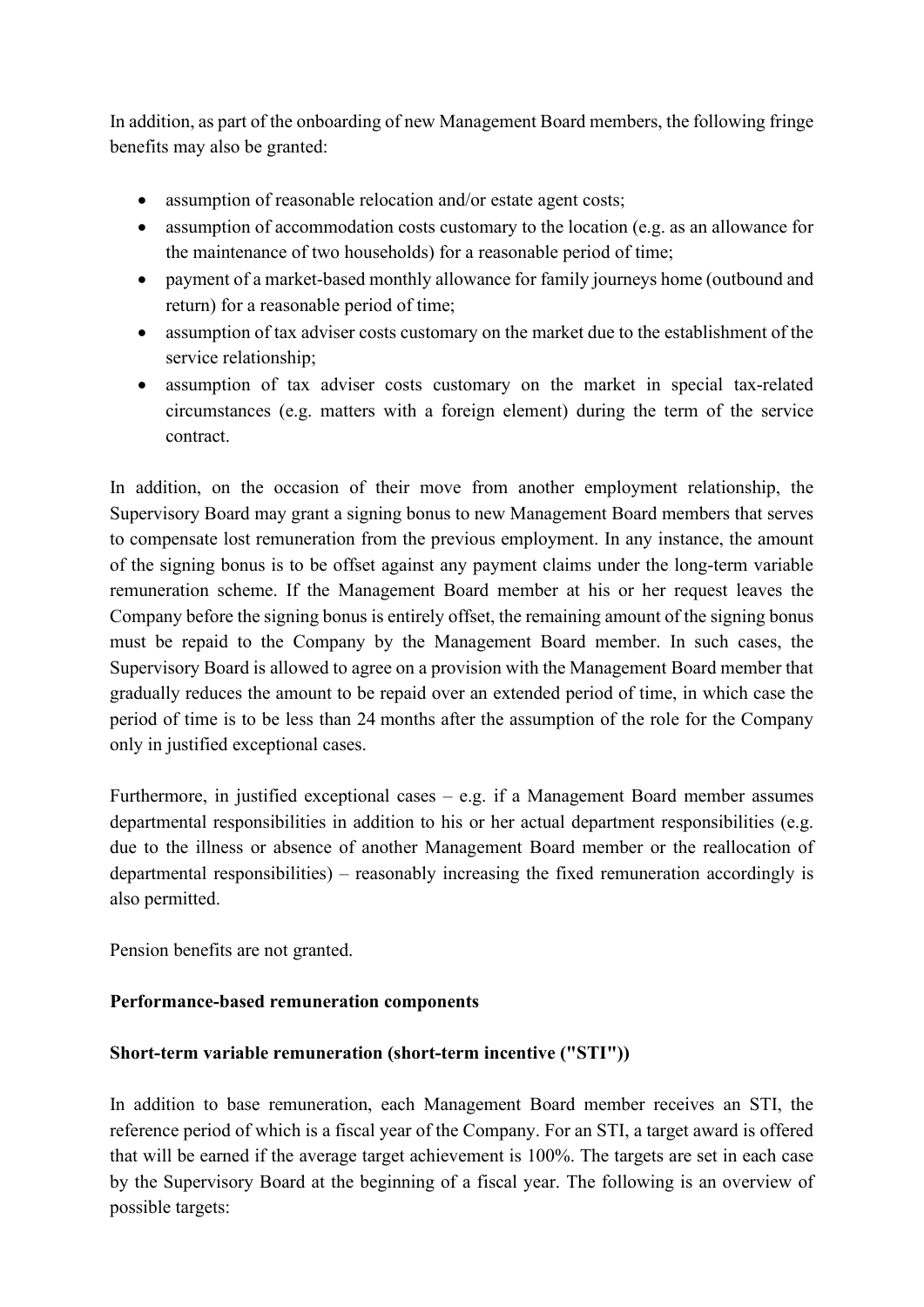| <b>STI Targets</b>                                                                                                                                                | <b>Share of STI</b><br>(min/max) |
|-------------------------------------------------------------------------------------------------------------------------------------------------------------------|----------------------------------|
| • Growth in revenues and earnings figures (such as EBITDA) as well<br>as capital efficiency metrics (such as ROI) of the $1& 1$ Group                             | $50 - 70%$                       |
| Operating/strategic targets (e.g. business development, increase in<br>$\bullet$<br>efficiency, market share)                                                     | $5 - 20%$                        |
| Personal performance targets (e.g. being responsible for certain<br>$\bullet$<br>projects; achieving individual/department-related key performance<br>indicators) | $5 - 20%$                        |
| Non-financial performance criteria such as the interests of<br>$\bullet$<br>stakeholders, environmental and social issues ("ESG Elements")                        | $5 - 20%$                        |

To achieve an appropriate target structure, the Supervisory Board may deviate from the recommended percentages indicated above when weighting the individual targets.

The different categories allow the Company to align short-term variable remuneration optimally with its interests:

The 1&1 Group's revenues (growth) and earnings (primarily EBITDA) are the decisive criteria for measuring its economic success in a past fiscal year. For that reason, this category is to make up the greatest share among the targets for the STI. The dedication and contribution of each Management Board member to the benefit of the Company and the 1&1 Group are thereby acknowledged. A lack of economic success has a direct adverse impact on the remuneration of each Management Board member.

By contrast, operating and strategic targets create a specific incentive to achieve certain shortterm metrics or to take certain measures and, thereby, they can reflect more fittingly certain operating and strategic decisions than the 1&1 Group's revenues and earnings. These targets are to be set for the Management Board as a whole.

Personal performance targets can be set for each individual Management Board member and thereby create an incentive to successfully complete certain projects for which the Management Board member is responsible; to solve unique challenges relating to that member's department and to achieve certain department-specific metrics (e.g. customer satisfaction).

ESG Elements must be included and, unlike the previous categories, take into account the interests of stakeholders and environmental goals. By means of this STI component, the Supervisory Board is to direct Management Board members' attention to social issues and create an incentive for addressing these issues. In view of the variety of conceivable interests, there is a broad spectrum to choose from in this regard, which is why the Supervisory Board is to react dynamically to societal and environmental challenges when setting these targets. In this respect,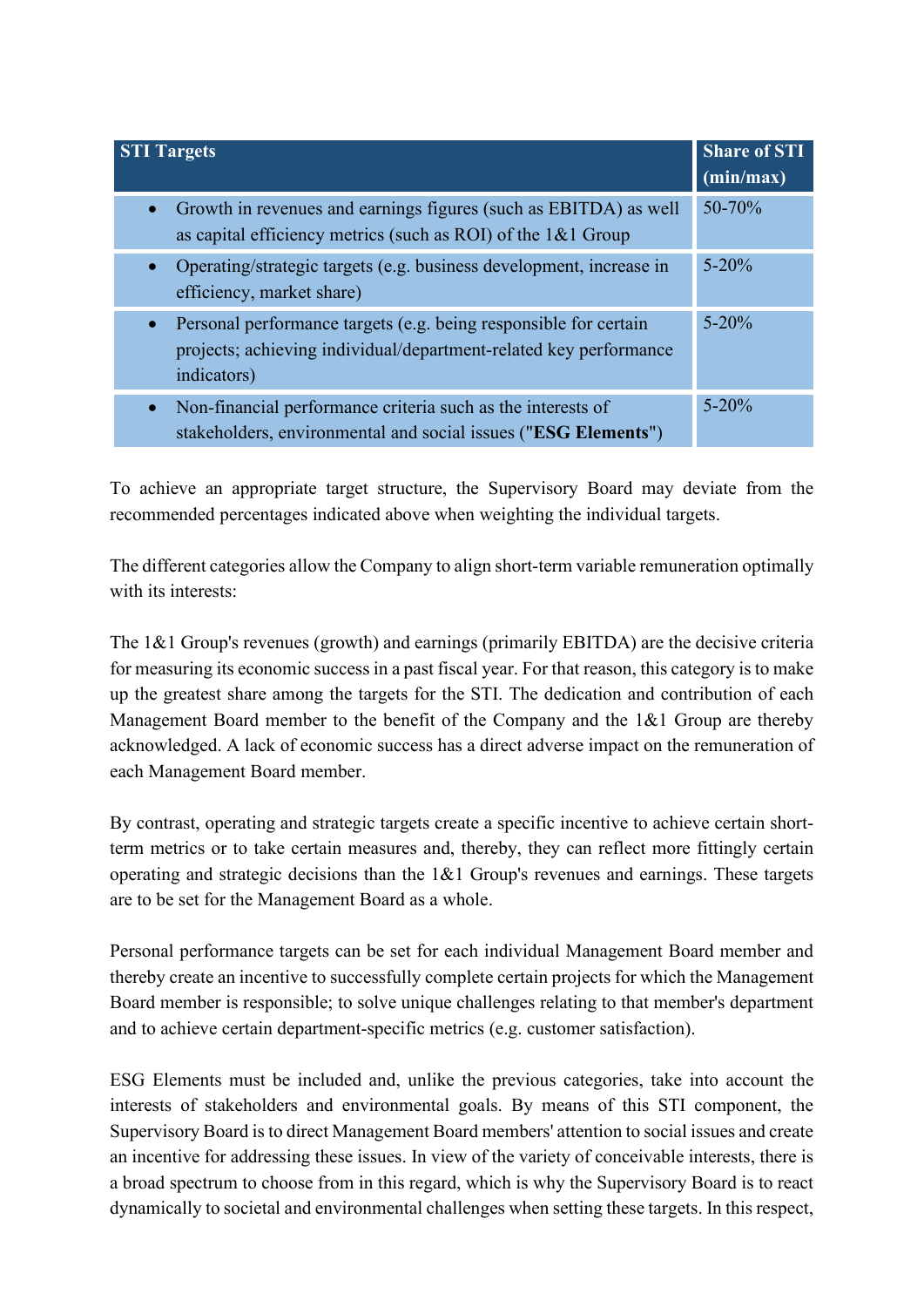the ESG Elements are not limited to issues outside of the 1&1 Group, but are to also aid in solving similar challenges within the Company and affiliated companies (e.g. diversity).

The target achievement range is generally between 90% and 120%. If the average target achievement is less than 90%, the claim to payment of the STI lapses entirely. If the average target achievement is more than 120%, the excess achievement is taken into account only up to 120% of the STI target award. In a year in which a member joins the Management Board, particularly in a short fiscal year, a minimum STI award may be guaranteed to that Management Board member by the Supervisory Board for the first six to twelve months of his or her period of office. A portion of that minimum award may also be paid out to the Management Board member on a monthly basis.

The Supervisory Board discusses and determines the degree of achievement as relates to the STI in a meeting in each case after the adoption of the annual financial statements for the 1&1 Group. The Supervisory Board prepares for this meeting together with the Management Board members and the competent departments so that it has all of the information and, where applicable, additional expertise necessary for an estimation.

In this context, the figures calculated in the Corporate Financial Affairs & Investor Relations division are used as a basis with respect to the revenues and earnings category. Revenues and earnings targets are a part of forecasting; target figures are compared with the actual figures based on audited annual financial statements.

The Supervisory Board determines the degree of achievement of operating and strategic targets by assessing the concepts submitted by the Management Board and, where applicable, any further documentation required. The achievement of personal performance targets is also determined based on documents submitted by the Management Board member and assessed by the Supervisory Board (where applicable, with the aid of external expertise). For determining target achievement with regard to ESG Elements, the Supervisory Board looks at the metrics and success criteria laid down in each case.

After that meeting of the Supervisory Board ends, provided that no further facts or circumstances are to be ascertained, the STI will be paid out with the next salary payment.

### **Long-term variable remuneration (long-term incentive ("LTI"))**

As an LTI, there is a program based on virtual stock options (the stock appreciation rights ("**SARs**") plan (the "**SAR Plan**")). An SAR corresponds to a virtual subscription right for one share of the Company, i.e. it is not a (genuine) option to acquire shares of the Company. However, the Company reserves the right to fulfil its commitment to pay out SARs in cash by instead, at its own discretion, also transferring one share per SAR from its stock of treasury shares to the beneficiary at the exercise price.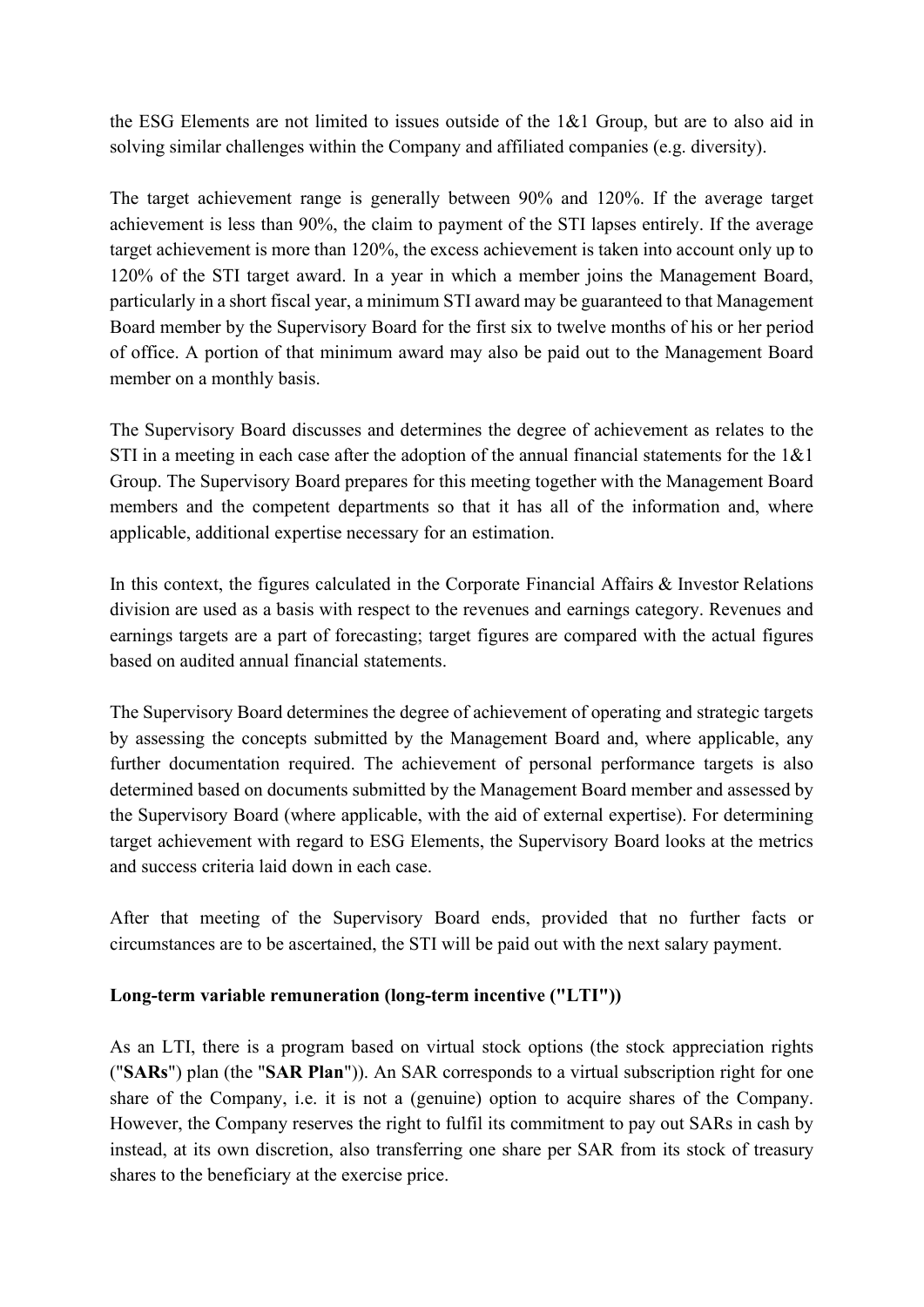| Description of the SAR Plan of 1&1 AG |                                                                                                                                                                                                                                                                                                                                                                                                                                                                                                      |  |  |  |
|---------------------------------------|------------------------------------------------------------------------------------------------------------------------------------------------------------------------------------------------------------------------------------------------------------------------------------------------------------------------------------------------------------------------------------------------------------------------------------------------------------------------------------------------------|--|--|--|
| <b>Purpose</b>                        | Participation in the increase in value of the $1& 1 \text{ A}G$ share                                                                                                                                                                                                                                                                                                                                                                                                                                |  |  |  |
| <b>Systematics</b>                    | Issuance of a number of SARs, which can be exercised at<br>certain times to a certain extent. Vesting occurs in four stages:<br>1. 25% of the SARs are exercisable for the first time after<br>two years,<br>2. another 25% of the SARs are exercisable for the first<br>time after three years,<br>3. another 25% of the SARs are exercisable for the first<br>time after four years,<br>4. and the remaining 25% of the SARs are allocated and<br>exercisable for the first time after five years. |  |  |  |
| <b>Maturity/Fulfilment</b>            | Term to maturity: 5 years. All SARs have vested fully after 5<br>years. The vested stock options must be exercised no later than<br>6 years after the plan begins; payment claim may be satisfied in<br>cash or shares at the option of the Company.                                                                                                                                                                                                                                                 |  |  |  |
| <b>Calculation parameters</b>         | Difference between the initial share price (closing price of the<br>share at issuance) and the closing price of the share on<br>exercising the SARs (in each case, the arithmetic mean of the<br>last ten trading days).                                                                                                                                                                                                                                                                             |  |  |  |
| <b>Limitations</b>                    | Retention period of two years;<br>$\bullet$<br>Two exercise windows each year;<br>$\bullet$<br>Only SARs already allocated can be exercised.<br>$\bullet$<br>Exercise hurdle: A vested SAR may be exercised only if<br>$\bullet$<br>there has been a share price increase of at least 20%<br>compared to the initial share price at the time of<br>exercise.                                                                                                                                         |  |  |  |
| Cap                                   | 100% of the initial share price<br>$\bullet$                                                                                                                                                                                                                                                                                                                                                                                                                                                         |  |  |  |

The number of SARs offered to a Management Board member in each case (on average each year of the term to maturity of the plan) is determined based on the total remuneration intended for the Management Board member and assuming that internally prepared forecasts for the development of the share price are met. In due consideration of the stipulations of the remuneration system, in particular, those relating to maximum remuneration, during the term of an SAR agreement, the conclusion of a further SAR agreement is also possible.

Since the development in the value of the SARs is directly tied to the development of the price of the Company's share and vesting occurs over a total period of 5 years, the SAR Plan creates an incentive for a Management Board member to influence the Company's development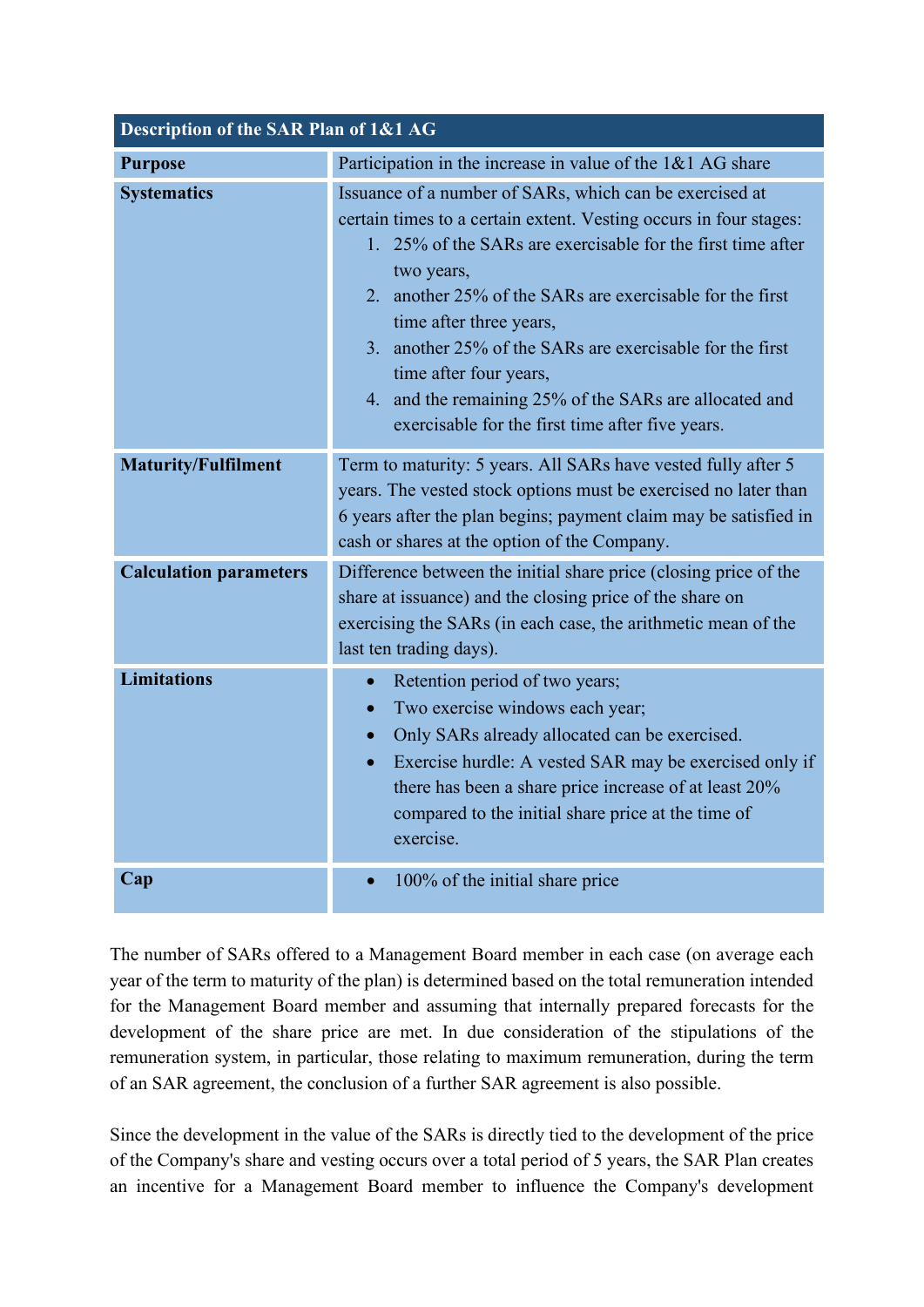positively in the long term in the interests of shareholders. At the same time, a Management Board member participates not only in the Company's positive development, he or she is also impacted by a negative development in the price of the share through the exercise hurdle and the calculation of the payout amount. Because the SAR Plan as a remuneration component has proven to strengthen the commitment of the Management Board members to the successful, sustainable development of the price of the Company's share, it is to be kept without any changes.

### **Maximum remuneration**

The maximum remuneration that an ordinary Management Board member may receive when all remuneration elements, i.e., base salary, STI, LTI (remuneration under the SAR Plan/term to maturity in years) and fringe benefits, are added together must not amount to more than EUR 3.00 million gross p.a. (maximum remuneration).

The maximum remuneration for the CEO may be up to twice the maximum remuneration for an ordinary Management Board member.

The maximum remuneration is not the Management Board members' target total remuneration deemed appropriate by the Supervisory Board, but merely an absolute upper limit that must not be exceeded under any circumstances. If the maximum remuneration is exceeded as a result of the payout of the LTI, the claim derived from the LTI for the relevant year to the amount exceeding the amount of the maximum remuneration lapses. However, where payments are made based on the LTI, the LTI's term to maturity must be taken into account when the maximum remuneration is calculated. Therefore, when assessing whether or not the annual maximum remuneration is abided by, payments under the plan are to be distributed uniformly over the years during the term to maturity.

# **Proportion of fixed remuneration, STI and LTI to determined individual total remuneration**

The following framework applies to the proportion of the individual remuneration elements to an individual's target total remuneration:

| Relative share of individual remuneration<br>elements in an individual's total<br>remuneration (calculated p.a.) |                  | Absolute share of individual<br>remuneration elements in an<br>individual's total remuneration<br>(calculated p.a.) |
|------------------------------------------------------------------------------------------------------------------|------------------|---------------------------------------------------------------------------------------------------------------------|
| <b>Fixed remuneration:</b>                                                                                       | 20% to $40%$     | EUR 300,000 to EUR 500,000                                                                                          |
| <b>STI</b> (target amount):                                                                                      | $10\%$ to $40\%$ | EUR 50,000 to EUR 200,000                                                                                           |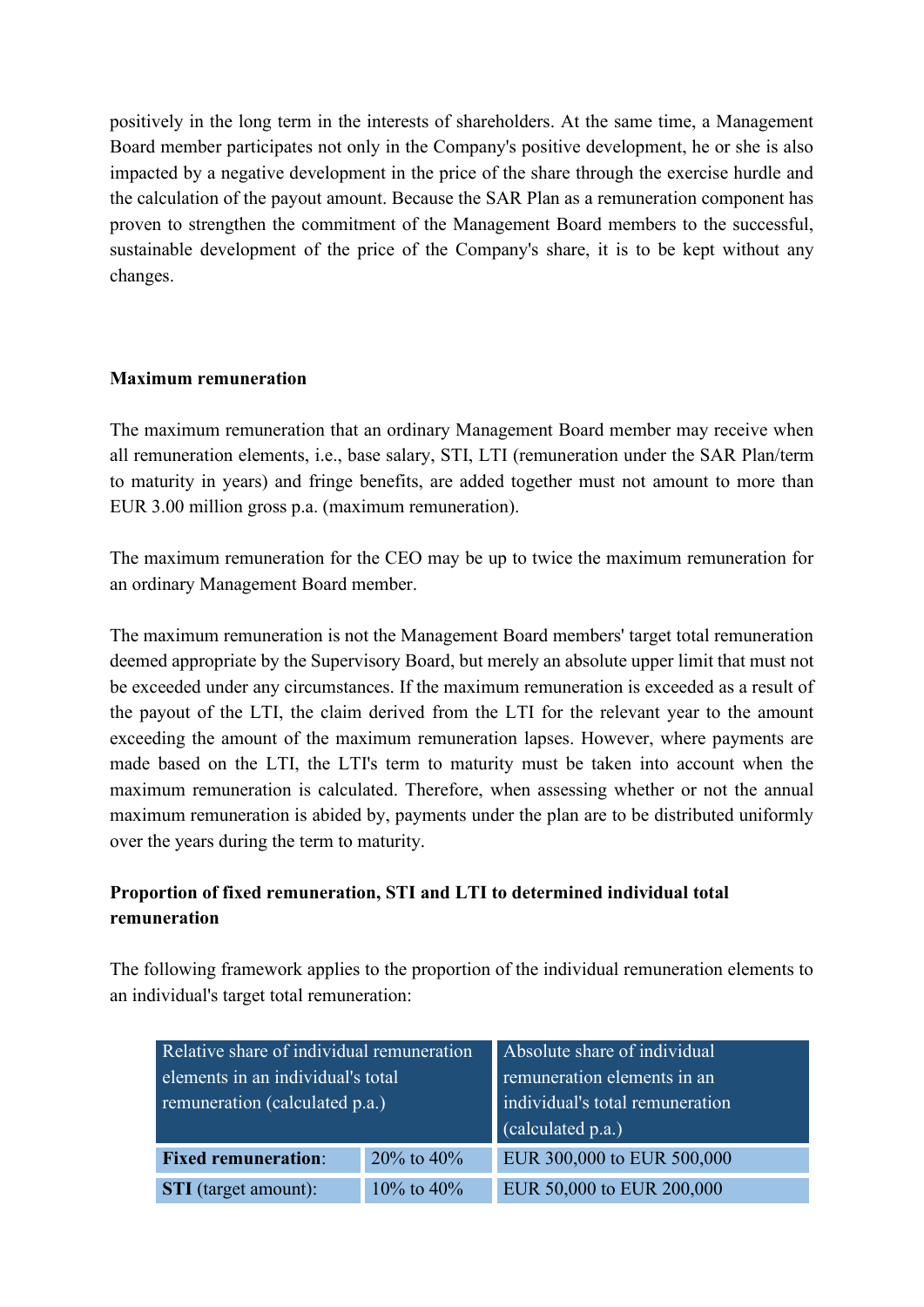**LTI** (target amount p.a.) 40% to 70% EUR 200,000 to EUR 2,000,000

An individual's target total remuneration is determined by the Supervisory Board in view of

- the Management Board member's tasks,
- his or her responsibility in the Company,
- his or her experience,
- whether or not he or she has been appointed CEO and
- the internal/vertical and external/horizontal comparison

and, in so doing, it must also be ensured that the share of variable, performance-based remuneration (STI and LTI) in aggregate must amount to at least 60% of the target total remuneration.

#### **Retirement benefits/insurance**

The Company maintains D&O insurance, as well as group accident and travel insurance. As regards the performance of their services, the Management Board members are also included in these framework agreements. If any further insurance is taken out applicable to the entire Group, it will also apply to all members of the Company's Management Board.

A company pension plan is offered solely on the basis of deferred compensation (*Entgeltumwandlung*). A pension plan financed by the Company is not offered unless the Company is obligated to do so under legal requirements.

As a contribution to their health and long-term care insurance, the Company pays to each Management Board member no more than the amount of the employer contributions that would be due in the case of compulsorily insured employees. If a Management Board member decides to voluntarily join the statutory pension insurance scheme or is insured in the statutory pension insurance scheme upon joining the Company, the Company will also make the contributions for this up to no more than the amount of the employer contributions that would be due in the case of compulsorily insured employees.

In addition, in the event that a Management Board member is prevented from performing his or her work for reasons due to illness, the Company will continue to pay the remuneration for a period of six months, setting off all benefits that the Management Board member is paid by any statutory or private health insurance for lost earnings.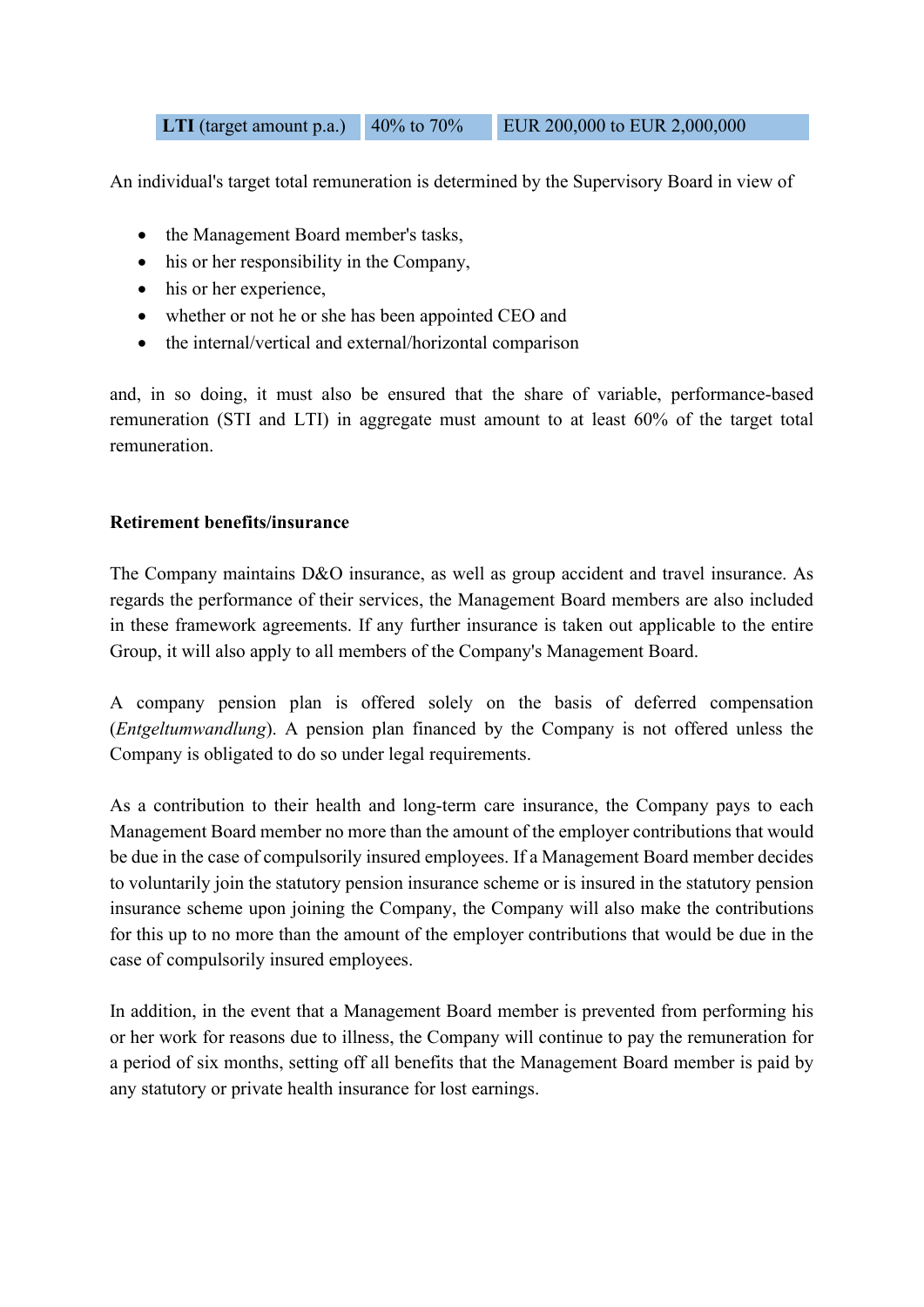# **Remuneration-related legal transactions and severance pay/post-contractual prohibition of competition/clawback clause/extraordinary developments/change-of-control provisions**

### **Remuneration-related legal transactions and severance pay**

The term of the service contracts of the Management Board members is tied to their period of office. If a Management Board member's appointment is revoked, the service contract also terminates. If the revocation is not based on cause within the meaning of Section 626 of the German Civil Code [*Bürgerliches Gesetzbuch*], the service contract does not terminate until a 12-month period elapses (or, if this happens sooner, until the original period of office elapses). Claims to severance payments in the event of departure are not granted to the Management Board members. Otherwise, the Company follows the guidelines of the GCGC regarding payments in the event of early termination of a member's service on the Management Board. According to the GCGC, any payments made to a management board member due to early termination of their management board activity must not exceed twice the annual remuneration and must not constitute remuneration for more than the remaining term of the employment contract. If post-contractual non-compete clauses apply, any severance payments are taken into account in the calculation of any compensation payments.

#### **Post-contractual prohibition of competition**

The Management Board members' service contracts include a post-contractual prohibition of competition with a term of up to one year. Unless the prohibition of competition is waived by the Supervisory Board, the Management Board member is entitled to a compensation payment in the amount of 75% to 100% of the fixed remuneration last granted. The Management Board member must have any other income from any new activity credited against the compensation payment.

### **Clawback clause**

Service contracts also contain a so-called "clawback" clause, by which short-term variable remuneration granted to the Management Board member can be reclaimed entirely or in part if it turns out that conditions for receiving that remuneration were in fact not met (e.g. manipulated or incorrectly calculated figures). A similar provision is integrated into the contracts on the long-term variable remuneration. Claims for damages and claims that arise on account of unjust enrichment remain unaffected by these provisions.

### **Extraordinary developments**

The Supervisory Board takes extraordinary developments into account when determining the STI target achievement. Particularly with regard to financial figures, need for adjustment may arise as a result of exceptional effects. The Supervisory Board may also respond to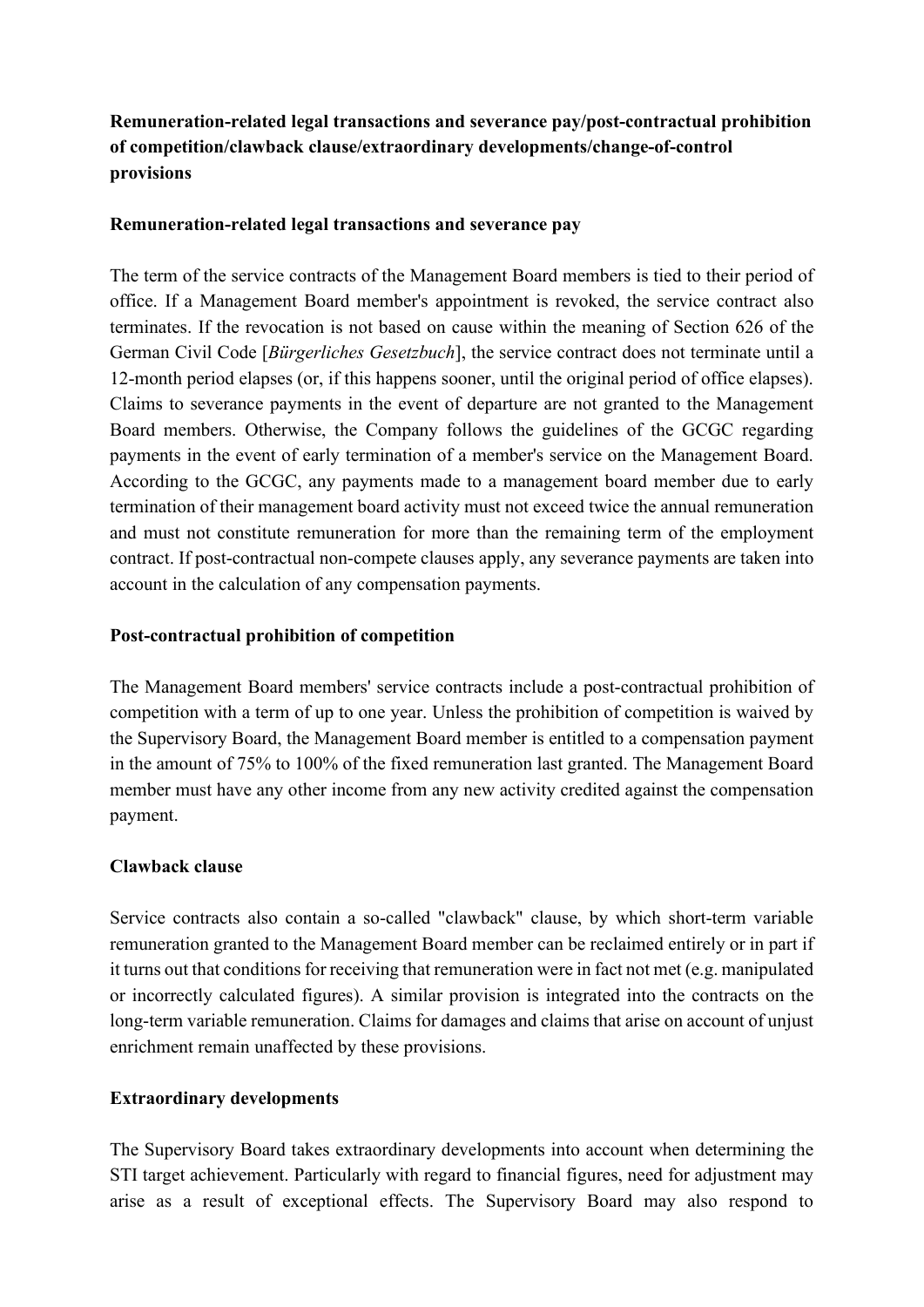extraordinarily adverse developments in accordance with Section 87 (2) AktG, which allows it to reduce the remuneration of the Management Board members to an appropriate amount if, after the setting of the remuneration, the situation of the Company deteriorates such that continuing to grant the remuneration without any changes would be inequitable to the Company.

### **Change of control provisions**

Change of control clauses that commit to benefits in the case of early termination of a Management Board member's service contract due to a change of control have not been agreed upon.

# **Description of the remuneration and the remuneration system for the Supervisory Board members**

# **Description of the remuneration system for the Supervisory Board including the information pursuant to Sections 113 (3) third sentence, 87a (1) second sentence AktG**

The remuneration system for the Supervisory Board members on which the amendment of § 14 of the Company's Articles of Association proposed in item 8 of the agenda is based can be described in detail as follows:

The remuneration system for the Supervisory Board members is governed by the legal requirements and takes into account the provisions of the German Corporate Governance Code.

The system for remunerating the Supervisory Board members continues to provide for fixed remuneration, plus attendance fees, without any variable or share-based remuneration. The payment of fixed remuneration is consistent with established and widespread practice at other listed companies and has proven successful. The Management Board and the Supervisory Board believe that fixed remuneration for the Supervisory Board members is best suited to bolster the independence of the Supervisory Board and for it to observe its advisory and supervisory function, which is to be fulfilled irrespective of the Company's success. Fixed remuneration for supervisory board members is also advised in suggestion G.18 first sentence GCGC.

The members of the Supervisory Board receive fixed annual remuneration in the amount of EUR 45,000.00. In accordance with recommendation G.17 GCGC, the remuneration of the chairperson and deputy chairperson of the Supervisory Board is greater on account of the larger time commitment. The remuneration for the chairperson of the Supervisory Board is EUR 55,000.00 and for the deputy chairperson, it is EUR 50,000.00. Supervisory Board members who held office on the Supervisory Board or acted as its chairperson or deputy chairperson only for part of a fiscal year will receive a *pro-rata* share of the fixed remuneration, rounded up to whole months.

In addition, members will receive an attendance fee of EUR 1,000.00 for each time they attend Supervisory Board meetings that are held with the members being physically present. Where